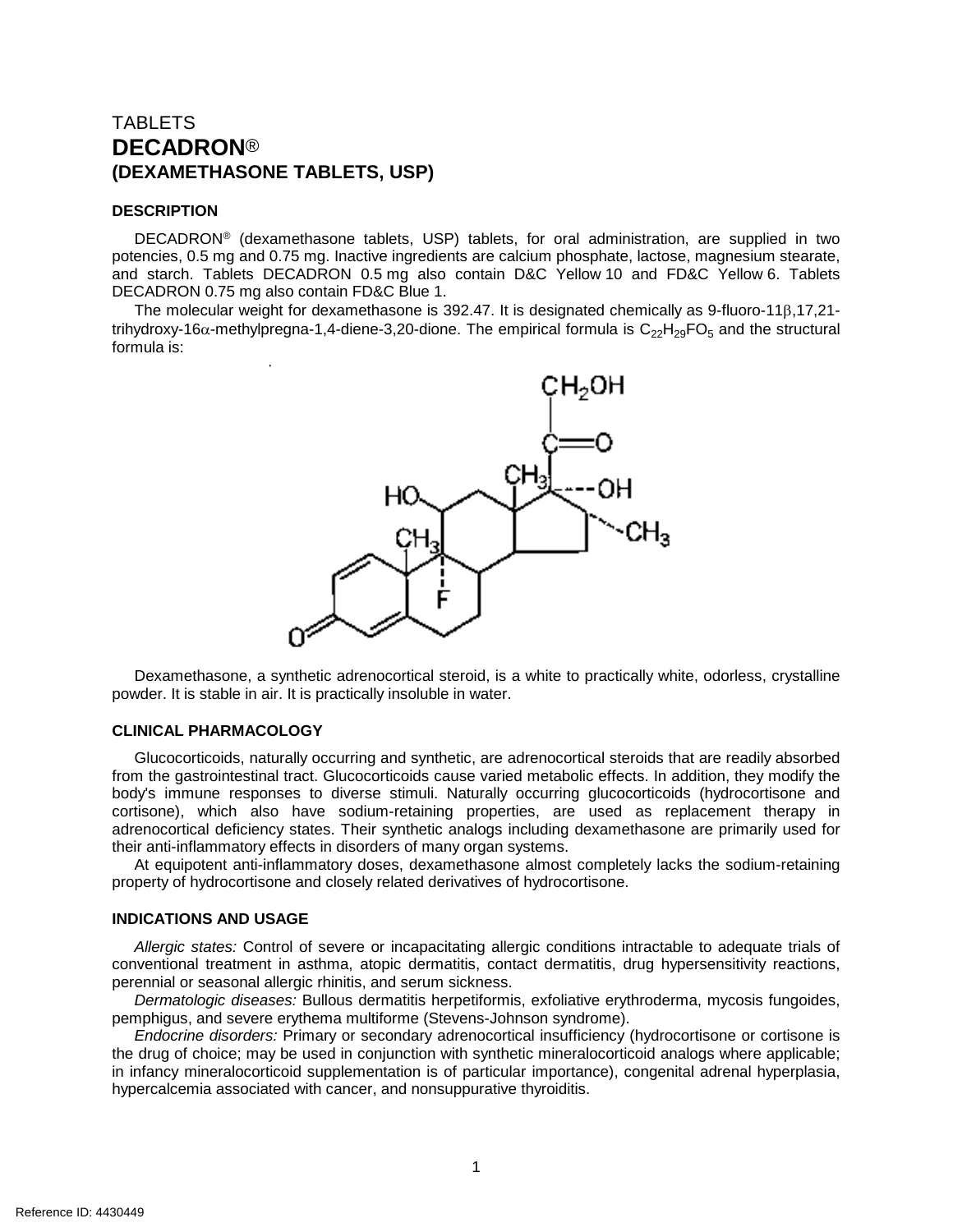*Gastrointestinal diseases:* To tide the patient over a critical period of the disease in regional enteritis and ulcerative colitis.

 *Hematologic disorders:* Acquired (autoimmune) hemolytic anemia, congenital (erythroid) hypoplastic anemia (Diamond-Blackfan anemia), idiopathic thrombocytopenic purpura in adults, pure red cell aplasia, and selected cases of secondary thrombocytopenia.

 *Miscellaneous:* Diagnostic testing of adrenocortical hyperfunction, trichinosis with neurologic or myocardial involvement, tuberculous meningitis with subarachnoid block or impending block when used with appropriate antituberculous chemotherapy.

*Neoplastic diseases:* For the palliative management of leukemias and lymphomas.

*Nervous system:* Acute exacerbations of multiple sclerosis, cerebral edema associated with primary or metastatic brain tumor, craniotomy, or head injury.

*Ophthalmic diseases:* Sympathetic ophthalmia, temporal arteritis, uveitis, and ocular inflammatory conditions unresponsive to topical corticosteroids.

 *Renal diseases:* To induce a diuresis or remission of proteinuria in idiopathic nephrotic syndrome or that due to lupus erythematosus.

 *Respiratory diseases:* Berylliosis, fulminating or disseminated pulmonary tuberculosis when used concurrently with appropriate antituberculous chemotherapy, idiopathic eosinophilic pneumonias, symptomatic sarcoidosis.

 acute episode or exacerbation) in acute gouty arthritis, acute rheumatic carditis, ankylosing spondylitis, psoriatic arthritis, rheumatoid arthritis, including juvenile rheumatoid arthritis (selected cases may require low-dose maintenance therapy). For the treatment of dermatomyositis, polymyositis, and systemic lupus *Rheumatic disorders:* As adjunctive therapy for short-term administration (to tide the patient over an erythematosus.

### **CONTRAINDICATIONS**

Systemic fungal infections (see WARNINGS, *Fungal infections*).

 DECADRON tablets are contraindicated in patients who are hypersensitive to any components of this product.

# **WARNINGS**

### *General*

 Rare instances of anaphylactoid reactions have occurred in patients receiving corticosteroid therapy (see ADVERSE REACTIONS).

Increased dosage of rapidly acting corticosteroids is indicated in patients on corticosteroid therapy subjected to any unusual stress before, during, and after the stressful situation. *Cardio-renal* 

 Average and large doses of corticosteroids can cause elevation of blood pressure, sodium and water retention, and increased excretion of potassium. These effects are less likely to occur with the synthetic derivatives except when used in large doses. Dietary salt restriction and potassium supplementation may be necessary. All corticosteroids increase calcium excretion.

 Literature reports suggest an apparent association between use of corticosteroids and left ventricular free wall rupture after a recent myocardial infarction; therefore, therapy with corticosteroids should be used with great caution in these patients.

# *Endocrine*

 Corticosteroids can produce reversible hypothalamic-pituitary adrenal (HPA) axis suppression with the potential for glucocorticosteroid insufficiency after withdrawal of treatment. Adrenocortical insufficiency dosage. This type of relative insufficiency may persist for months after discontinuation of therapy; may result from too rapid withdrawal of corticosteroids and may be minimized by gradual reduction of therefore, in any situation of stress occurring during that period, hormone therapy should be reinstituted. If the patient is receiving steroids already, dosage may have to be increased.

Metabolic clearance of corticosteroids is decreased in hypothyroid patients and increased in hyperthyroid patients. Changes in thyroid status of the patient may necessitate adjustment in dosage.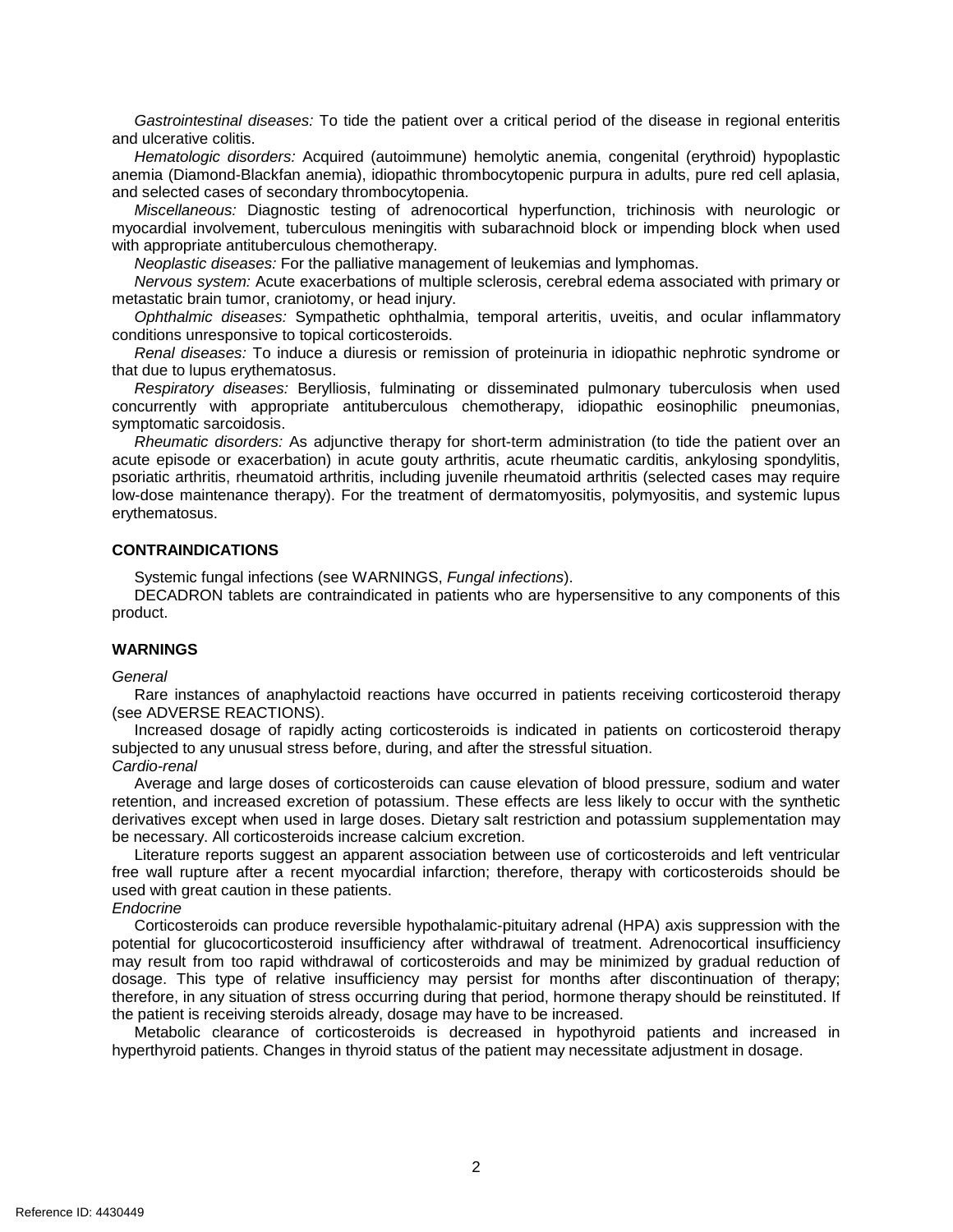### *Infections*

### *General*

 Infection with any pathogen (viral, bacterial, fungal, protozoan or helminthic) in any location of the body may be associated with the use of corticosteroids alone or in combination with other immunosuppressive occurrence of infectious complications increases. Corticosteroids may also mask some signs of current Patients who are on corticosteroids are more susceptible to infections than are healthy individuals. There may be decreased resistance and inability to localize infection when corticosteroids are used. agents. These infections may be mild to severe. With increasing doses of corticosteroids, the rate of infection.

### *Fungal Infections*

 presence of such infections unless they are needed to control life-threatening drug reactions. There have Corticosteroids may exacerbate systemic fungal infections and therefore should not be used in the been cases reported in which concomitant use of amphotericin B and hydrocortisone was followed by cardiac enlargement and congestive heart failure (see PRECAUTIONS, *Drug Interactions*, *Amphotericin B injection and potassium-depleting agents*).

### *Special Pathogens*

Latent disease may be activated or there may be an exacerbation of intercurrent infections due to pathogens, including those caused by *Amoeba*, *Candida*, *Cryptococcus*, *Mycobacterium*, *Nocardia*, *Pneumocystis*, *Toxoplasma*.

It is recommended that latent amebiasis or active amebiasis be ruled out before initiating corticosteroid therapy in any patient who has spent time in the tropics or any patient with unexplained diarrhea.

 Strongyloides (threadworm) infestation. In such patients, corticosteroid-induced immunosuppression may lead to Strongyloides hyperinfection and dissemination with widespread larval migration, often Similarly, corticosteroids should be used with great care in patients with known or suspected accompanied by severe enterocolitis and potentially fatal gram-negative septicemia.

Corticosteroids should not be used in cerebral malaria.

### *Tuberculosis*

 The use of corticosteroids in active tuberculosis should be restricted to those cases of fulminating or disseminated tuberculosis in which the corticosteroid is used for the management of the disease in conjunction with an appropriate antituberculous regimen.

 If corticosteroids are indicated in patients with latent tuberculosis or tuberculin reactivity, close observation is necessary as reactivation of the disease may occur. During prolonged corticosteroid therapy, these patients should receive chemoprophylaxis.

# *Vaccination*

 **Administration of live or live, attenuated vaccines is contraindicated in patients receiving immunosuppressive doses of corticosteroids. Killed or inactivated vaccines may be administered. However, the response to such vaccines cannot be predicted.** Immunization procedures may be undertaken in patients who are receiving corticosteroids as replacement therapy, e.g., for Addison's disease.

### *Viral Infections*

 Chickenpox and measles can have a more serious or even fatal course in pediatric and adult patients be taken to avoid exposure. The contribution of the underlying disease and/or prior corticosteroid globulin (VZIG) may be indicated. If exposed to measles, prophylaxis with immune globulin (IG) may be indicated. (See the respective package inserts for VZIG and IG for complete prescribing information.) If on corticosteroids. In pediatric and adult patients who have not had these diseases, particular care should treatment to the risk is also not known. If exposed to chickenpox, prophylaxis with varicella zoster immune chickenpox develops, treatment with antiviral agents should be considered.

# *Ophthalmic*

 Use of corticosteroids may produce posterior subcapsular cataracts, glaucoma with possible damage to the optic nerves, and may enhance the establishment of secondary ocular infections due to bacteria, recommended in the treatment of optic neuritis and may lead to an increase in the risk of new episodes. fungi, or viruses. Consider referral to an ophthalmologist for patients who develop ocular symptoms or use corticosteroid-containing products for more than 6 weeks. The use of oral corticosteroids is not Corticosteroids should not be used in active ocular herpes simplex.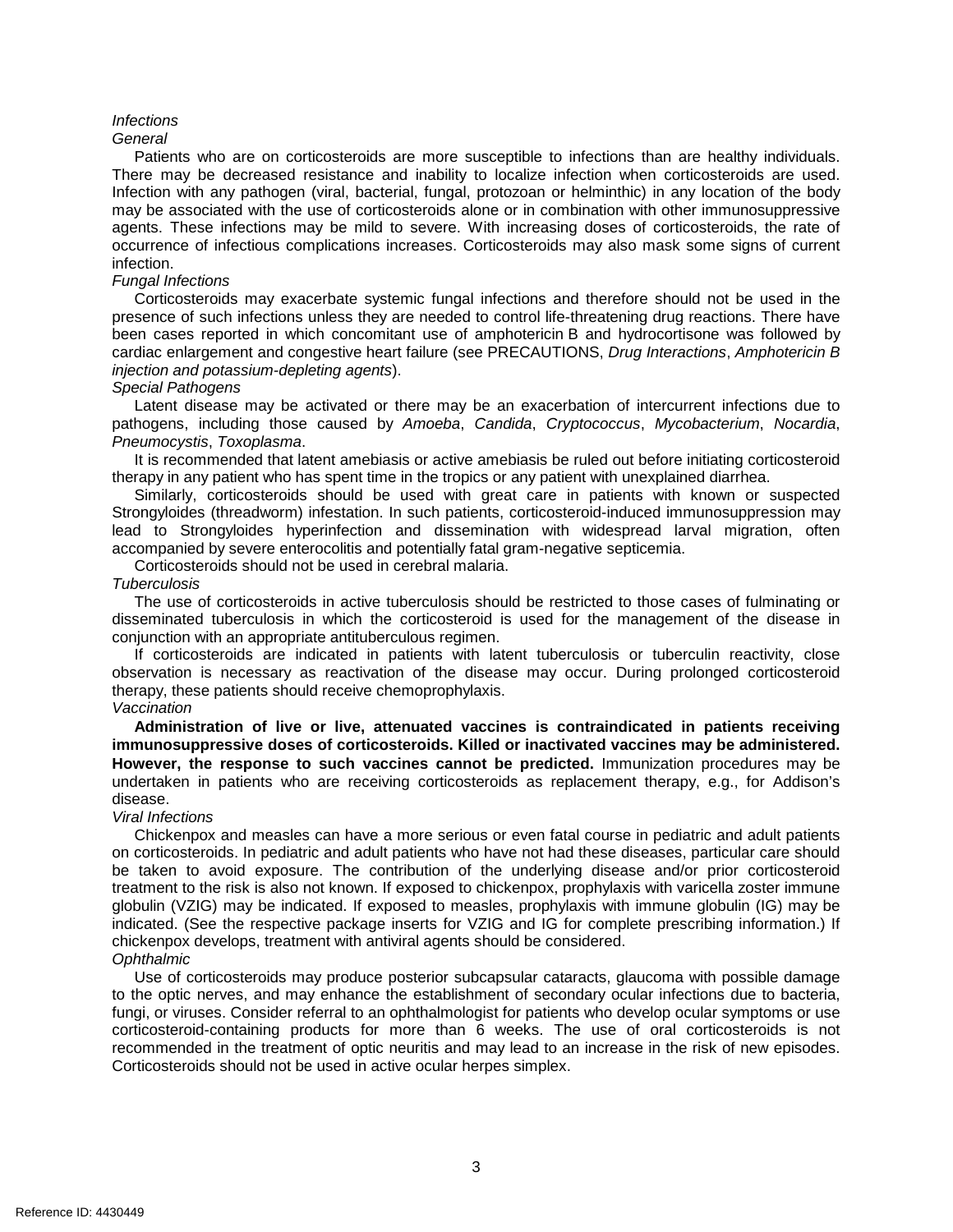# **PRECAUTIONS**

### *General*

The lowest possible dose of corticosteroids should be used to control the condition under treatment. When reduction in dosage is possible, the reduction should be gradual.

 Since complications of treatment with corticosteroids are dependent on the size of the dose and the duration of treatment, a risk/benefit decision must be made in each individual case as to dose and duration of treatment and as to whether daily or intermittent therapy should be used.

 Kaposi's sarcoma has been reported to occur in patients receiving corticosteroid therapy, most often for chronic conditions. Discontinuation of corticosteroids may result in clinical improvement.

# *Cardio-renal*

 As sodium retention with resultant edema and potassium loss may occur in patients receiving corticosteroids, these agents should be used with caution in patients with congestive heart failure, hypertension, or renal insufficiency.

### *Endocrine*

 Drug-induced secondary adrenocortical insufficiency may be minimized by gradual reduction of dosage. This type of relative insufficiency may persist for months after discontinuation of therapy; therefore, in any situation of stress occurring during that period, hormone therapy should be reinstituted. Since mineralocorticoid secretion may be impaired, salt and/or a mineralocorticoid should be administered concurrently.

#### *Gastrointestinal*

Steroids should be used with caution in active or latent peptic ulcers, diverticulitis, fresh intestinal anastomoses, and nonspecific ulcerative colitis, since they may increase the risk of a perforation.

Signs of peritoneal irritation following gastrointestinal perforation in patients receiving corticosteroids may be minimal or absent.

There is an enhanced effect due to decreased metabolism of corticosteroids in patients with cirrhosis. *Musculoskeletal* 

 function. This, together with a decrease in the protein matrix of the bone secondary to an increase in pediatric patients and the development of osteoporosis at any age. Special consideration should be given Corticosteroids decrease bone formation and increase bone resorption both through their effect on calcium regulation (i.e., decreasing absorption and increasing excretion) and inhibition of osteoblast protein catabolism, and reduced sex hormone production, may lead to inhibition of bone growth in to patients at increased risk of osteoporosis (e.g., postmenopausal women) before initiating corticosteroid therapy.

### *Neuro-psychiatric*

 Although controlled clinical trials have shown corticosteroids to be effective in speeding the resolution natural history of the disease. The studies do show that relatively high doses of corticosteroids are of acute exacerbations of multiple sclerosis, they do not show that they affect the ultimate outcome or necessary to demonstrate a significant effect. (See DOSAGE AND ADMINISTRATION.)

 An acute myopathy has been observed with the use of high doses of corticosteroids, most often receiving concomitant therapy with neuromuscular blocking drugs (e.g., pancuronium). This acute Elevation of creatinine kinase may occur. Clinical improvement or recovery after stopping corticosteroids occurring in patients with disorders of neuromuscular transmission (e.g., myasthenia gravis), or in patients myopathy is generalized, may involve ocular and respiratory muscles, and may result in quadriparesis. may require weeks to years.

 Psychic derangements may appear when corticosteroids are used, ranging from euphoria, insomnia, mood swings, personality changes, and severe depression, to frank psychotic manifestations. Also, existing emotional instability or psychotic tendencies may be aggravated by corticosteroids. *Ophthalmic* 

Intraocular pressure may become elevated in some individuals. If steroid therapy is continued for more than 6 weeks, intraocular pressure should be monitored.

### *Information for Patients*

 supervision. As prolonged use may cause adrenal insufficiency and make patients dependent on corticosteroids, they should advise any medical attendants that they are taking corticosteroids and they should seek medical advice at once should they develop an acute illness including fever or other signs of Patients should be warned not to discontinue the use of corticosteroids abruptly or without medical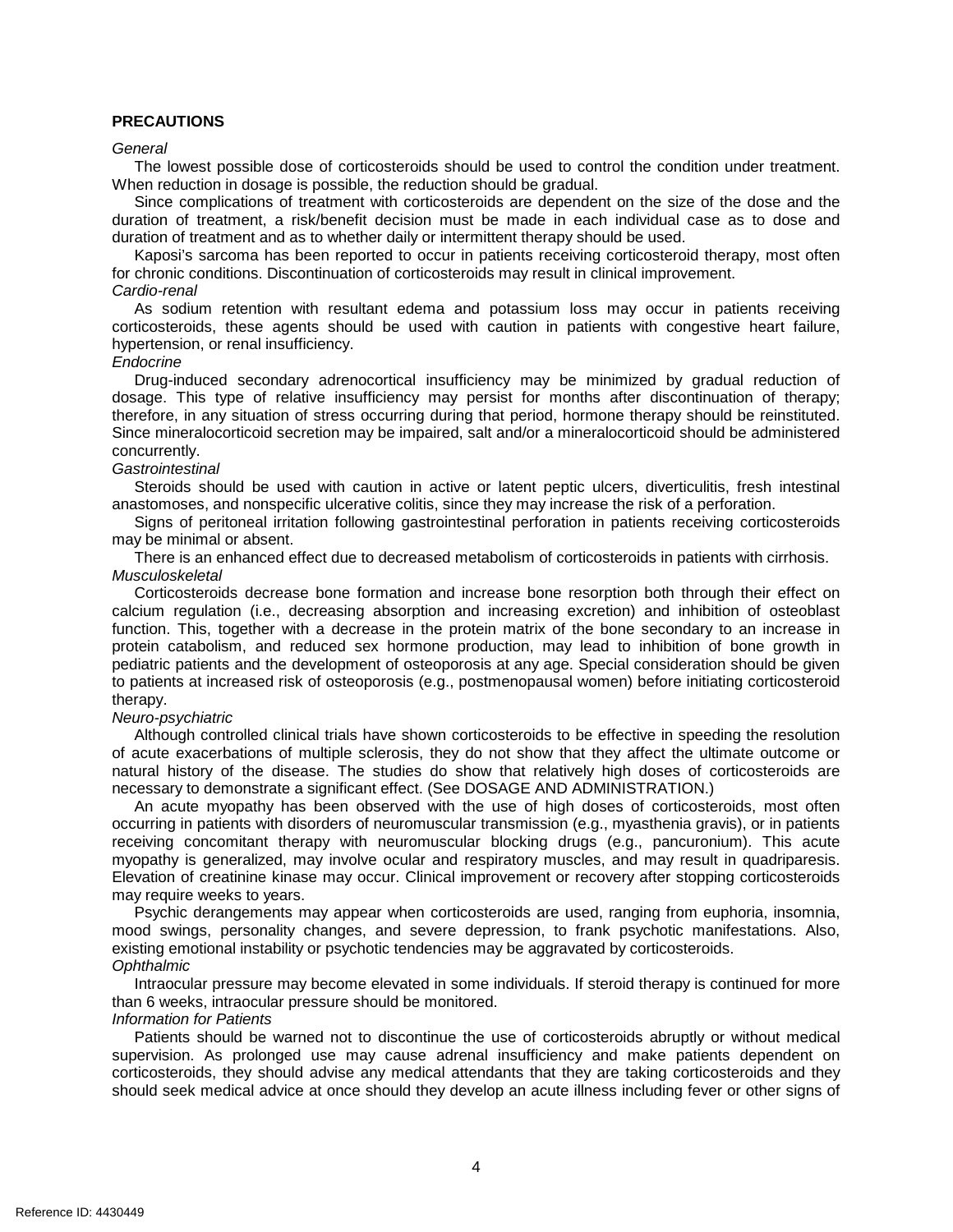infection. Following prolonged therapy, withdrawal of corticosteroids may result in symptoms of the corticosteroid withdrawal syndrome including myalgia, arthralgia, and malaise.

Persons who are on corticosteroids should be warned to avoid exposure to chickenpox or measles. Patients should also be advised that if they are exposed, medical advice should be sought without delay. *Drug Interactions* 

*Aminoglutethimide:* Aminoglutethimide may diminish adrenal suppression by corticosteroids.

*Amphotericin B injection and potassium-depleting agents:* When corticosteroids are administered concomitantly with potassium-depleting agents (e.g., amphotericin B, diuretics), patients should be observed closely for development of hypokalemia. In addition, there have been cases reported in which concomitant use of amphotericin B and hydrocortisone was followed by cardiac enlargement and congestive heart failure.

*Antibiotics:* Macrolide antibiotics have been reported to cause a significant decrease in corticosteroid clearance (see *Drug Interactions*, *Hepatic Enzyme Inducers, Inhibitors and Substrates*).

 *Anticholinesterases:* Concomitant use of anticholinesterase agents and corticosteroids may produce severe weakness in patients with myasthenia gravis. If possible, anticholinesterase agents should be withdrawn at least 24 hours before initiating corticosteroid therapy.

 response to warfarin, although there have been some conflicting reports. Therefore, coagulation indices *Anticoagulants, oral:* Co-administration of corticosteroids and warfarin usually results in inhibition of should be monitored frequently to maintain the desired anticoagulant effect.

 *Antidiabetics:* Because corticosteroids may increase blood glucose concentrations, dosage adjustments of antidiabetic agents may be required.

*Antitubercular drugs:* Serum concentrations of isoniazid may be decreased.

*Cholestyramine:* Cholestyramine may increase the clearance of corticosteroids.

 *Cyclosporine:* Increased activity of both cyclosporine and corticosteroids may occur when the two are used concurrently. Convulsions have been reported with this concurrent use.

*Dexamethasone suppression test (DST):* False-negative results in the dexamethasone suppression test (DST) in patients being treated with indomethacin have been reported. Thus, results of the DST should be interpreted with caution in these patients.

 *Digitalis glycosides:* Patients on digitalis glycosides may be at increased risk of arrhythmias due to hypokalemia.

*Ephedrine:* Ephedrine may enhance the metabolic clearance of corticosteroids, resulting in decreased blood levels and lessened physiologic activity, thus requiring an increase in corticosteroid dosage.

 *Estrogens, including oral contraceptives:* Estrogens may decrease the hepatic metabolism of certain corticosteroids, thereby increasing their effect.

 P450 3A4 (CYP 3A4) enzyme activity *(e.g., barbiturates, phenytoin, carbamazepine, rifampin)* may *CYP 3A4 Inducers:* Dexamethasone is metabolized by CYP 3A4. Drugs which induce cytochrome enhance the metabolism of corticosteroids and require that the dosage of the corticosteroid be increased.

 corticosteroids by up to 60%, leading to increased risk of corticosteroid side effects. In addition, during corticosteroid withdrawal. Co-administration with other drugs which strongly inhibit CYP 3A4 *(e.g.,*  concentrations of corticosteroids and potentially increase the risk for systemic corticosteroid side effects. Consider the benefit of co-administration versus the potential risk of systemic corticosteroid effects, in *CYP 3A4 Inhibitors:* Concomitant administration of dexamethasone with erythromycin, a moderate CYP 3A4 inhibitor, has the potential to result in increased plasma concentrations of dexamethasone. Ketoconazole, a strong CYP3A4 inhibitor, has been reported to decrease the metabolism of certain ketoconazole alone can inhibit adrenal corticosteroid synthesis and may cause adrenal insufficiency *itraconazole, clarithromycin, ritonavir, cobicistat-containing products)* may lead to increased plasma which case patients should be monitored for systemic corticosteroid side effects.

 drugs that are metabolized by CYP 3A4 *(e.g., indinavir, erythromycin)* may increase their clearance, *CYP 3A4 Substrates*: Dexamethasone is a moderate inducer of CYP 3A4. Co-administration with other resulting in decreased plasma concentration.

 *Nonsteroidal anti-inflammatory agents (NSAIDS):* Concomitant use of aspirin (or other nonsteroidal anti-inflammatory agents) and corticosteroids increases the risk of gastrointestinal side effects. Aspirin should be used cautiously in conjunction with corticosteroids in hypoprothrombinemia. The clearance of salicylates may be increased with concurrent use of corticosteroids.

 *Phenytoin:* In post-marketing experience, there have been reports of both increases and decreases in phenytoin levels with dexamethasone co-administration, leading to alterations in seizure control.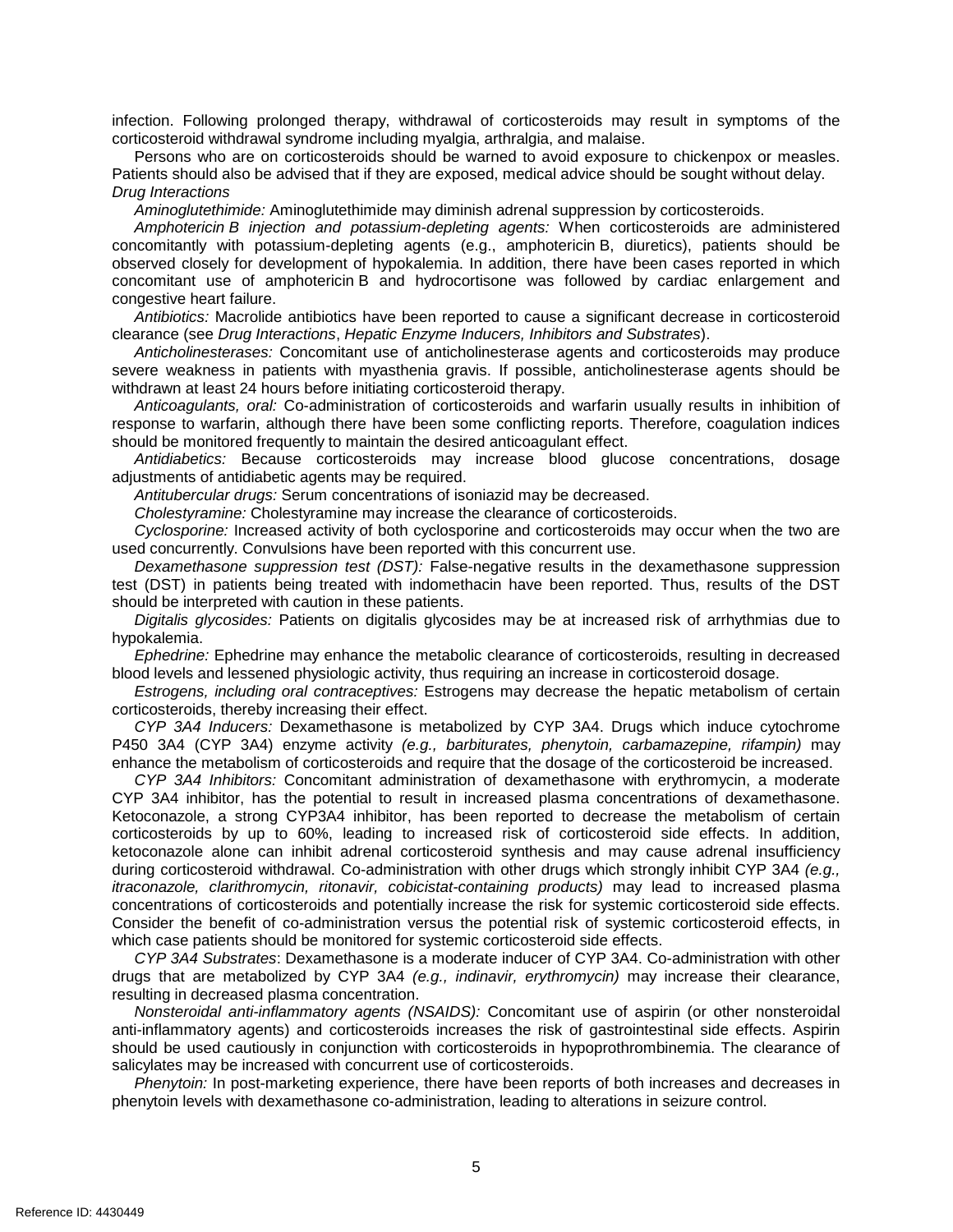*Skin tests:* Corticosteroids may suppress reactions to skin tests.

 *Thalidomide:* Co-administration with thalidomide should be employed cautiously, as toxic epidermal necrolysis has been reported with concomitant use.

 *Vaccines:* Patients on corticosteroid therapy may exhibit a diminished response to toxoids and live or replication of some organisms contained in live attenuated vaccines. Routine administration of vaccines or inactivated vaccines due to inhibition of antibody response. Corticosteroids may also potentiate the toxoids should be deferred until corticosteroid therapy is discontinued if possible (see WARNINGS, *Infections*, *Vaccination*).

# *Carcinogenesis, Mutagenesis, Impairment of Fertility*

No adequate studies have been conducted in animals to determine whether corticosteroids have a potential for carcinogenesis or mutagenesis.

Steroids may increase or decrease motility and number of spermatozoa in some patients.

### *Pregnancy*

### *Teratogenic Effects: Pregnancy Category C.*

 substantial doses of corticosteroids during pregnancy should be carefully observed for signs of Corticosteroids have been shown to be teratogenic in many species when given in doses equivalent to the human dose. Animal studies in which corticosteroids have been given to pregnant mice, rats, and rabbits have yielded an increased incidence of cleft palate in the offspring. There are no adequate and well-controlled studies in pregnant women. Corticosteroids should be used during pregnancy only if the potential benefit justifies the potential risk to the fetus. Infants born to mothers who have received hypoadrenalism.

### *Nursing Mothers*

 Systemically administered corticosteroids appear in human milk and could suppress growth, interfere with endogenous corticosteroid production, or cause other untoward effects. Because of the potential for serious adverse reactions in nursing infants from corticosteroids, a decision should be made whether to discontinue nursing or to discontinue the drug, taking into account the importance of the drug to the mother.

### *Pediatric Use*

 The efficacy and safety of corticosteroids in the pediatric population are based on the well-established course of effect of corticosteroids, which is similar in pediatric and adult populations. Published studies provide evidence of efficacy and safety in pediatric patients for the treatment of nephrotic syndrome (patients >2 years of age), and aggressive lymphomas and leukemias (patients >1 month of age). Other and well-controlled trials conducted in adults, on the premises that the course of the diseases and their indications for pediatric use of corticosteroids, e.g., severe asthma and wheezing, are based on adequate pathophysiology are considered to be substantially similar in both populations.

 blood pressure, weight, height, intraocular pressure, and clinical evaluation for the presence of infection, plasma levels). Growth velocity may therefore be a more sensitive indicator of systemic corticosteroid exposure in pediatric patients than some commonly used tests of HPA axis function. The linear growth of pediatric patients treated with corticosteroids should be monitored, and the potential growth effects of prolonged treatment should be weighed against clinical benefits obtained and the availability of treatment alternatives. In order to minimize the potential growth effects of corticosteroids, pediatric patients should The adverse effects of corticosteroids in pediatric patients are similar to those in adults (see ADVERSE REACTIONS). Like adults, pediatric patients should be carefully observed with frequent measurements of psychosocial disturbances, thromboembolism, peptic ulcers, cataracts, and osteoporosis. Pediatric patients who are treated with corticosteroids by any route, including systemically administered corticosteroids, may experience a decrease in their growth velocity. This negative impact of corticosteroids on growth has been observed at low systemic doses and in the absence of laboratory evidence of hypothalamic-pituitary-adrenal (HPA) axis suppression (i.e., cosyntropin stimulation and basal cortisol be *titrated* to the lowest effective dose.

### *Geriatric Use*

 Clinical studies did not include sufficient numbers of subjects aged 65 and over to determine whether frequency of decreased hepatic, renal, or cardiac function, and of concomitant disease or other drug they respond differently from younger subjects. Other reported clinical experience has not identified differences in responses between the elderly and younger patients. In general, dose selection for an elderly patient should be cautious, usually starting at the low end of the dosing range, reflecting the greater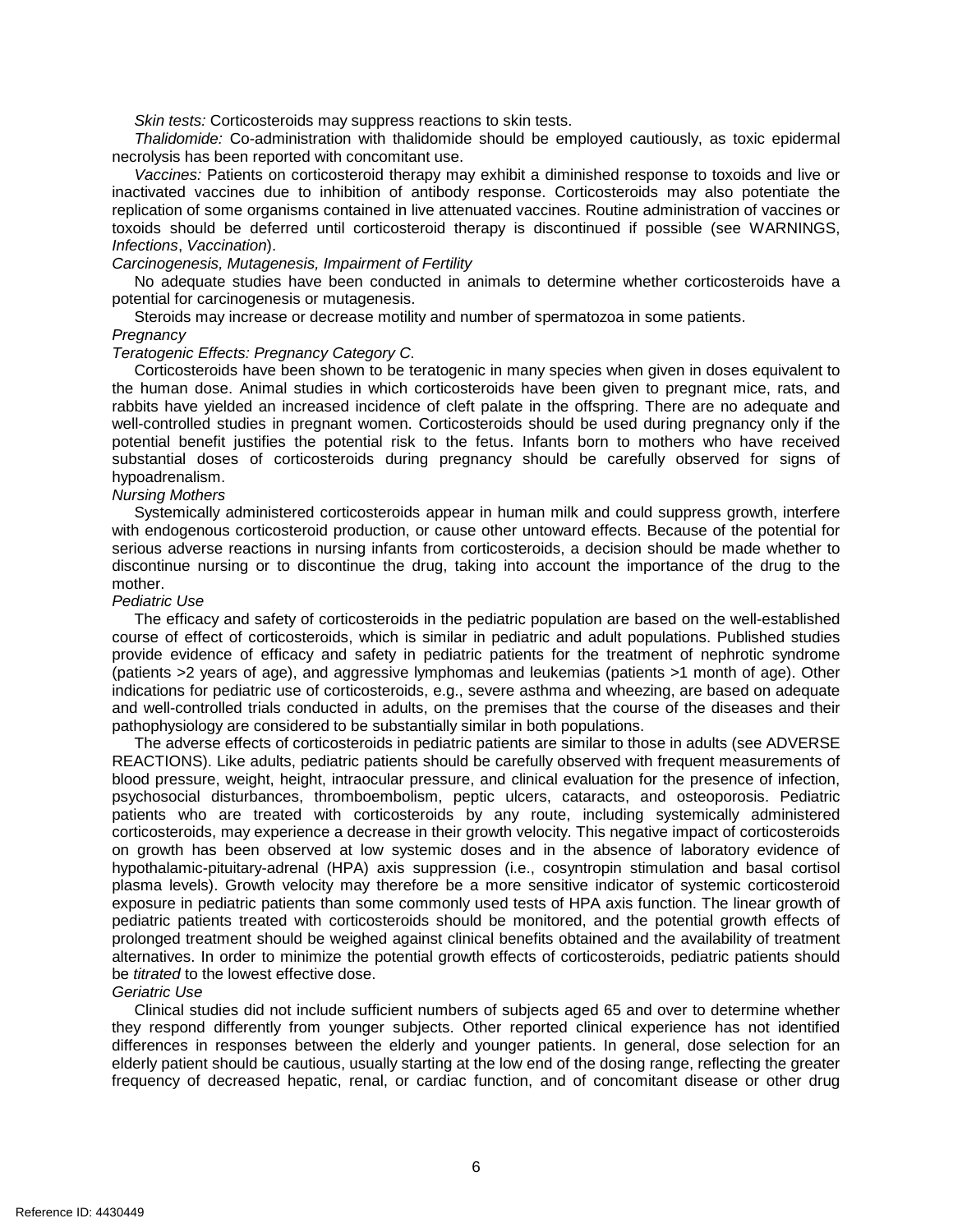therapy. In particular, the increased risk of diabetes mellitus, fluid retention and hypertension in elderly patients treated with corticosteroids should be considered.

### **ADVERSE REACTIONS (listed alphabetically, under each subsection)**

The following adverse reactions have been reported with DECADRON or other corticosteroids:

*Allergic reactions:* Anaphylactoid reaction, anaphylaxis, angioedema.

 *Cardiovascular:* Bradycardia, cardiac arrest, cardiac arrhythmias, cardiac enlargement, circulatory collapse, congestive heart failure, fat embolism, hypertension, hypertrophic cardiomyopathy in premature infants, myocardial rupture following recent myocardial infarction (see WARNINGS, *Cardio-renal*), edema, pulmonary edema, syncope, tachycardia, thromboembolism, thrombophlebitis, vasculitis.

 *Dermatologic:* Acne, allergic dermatitis, dry scaly skin, ecchymoses and petechiae, erythema, impaired wound healing, increased sweating, rash, striae, suppression of reactions to skin tests, thin fragile skin, thinning scalp hair, urticaria.

 hyperglycemia, glycosuria, hirsutism, hypertrichosis, increased requirements for insulin or oral hypoglycemic agents in diabetes, manifestations of latent diabetes mellitus, menstrual irregularities, secondary adrenocortical and pituitary unresponsiveness (particularly in times of stress, as in trauma, *Endocrine:* Decreased carbohydrate and glucose tolerance, development of cushingoid state, surgery, or illness), suppression of growth in pediatric patients.

*Fluid and electrolyte disturbances:* Congestive heart failure in susceptible patients, fluid retention, hypokalemic alkalosis, potassium loss, sodium retention, tumor lysis syndrome.

 *Gastrointestinal:* Abdominal distention, elevation in serum liver enzyme levels (usually reversible upon discontinuation), hepatomegaly, increased appetite, nausea, pancreatitis, peptic ulcer with possible perforation and hemorrhage, perforation of the small and large intestine (particularly in patients with inflammatory bowel disease), ulcerative esophagitis.

*Metabolic:* Negative nitrogen balance due to protein catabolism.

 *Musculoskeletal:* Aseptic necrosis of femoral and humeral heads, loss of muscle mass, muscle weakness, osteoporosis, pathologic fracture of long bones, steroid myopathy, tendon rupture, vertebral compression fractures.

 increased intracranial pressure with papilledema (pseudotumor cerebri) usually following discontinuation *Neurological/Psychiatric:* Convulsions, depression, emotional instability, euphoria, headache, of treatment, insomnia, mood swings, neuritis, neuropathy, paresthesia, personality changes, psychic disorders, vertigo.

*Ophthalmic:* Exophthalmos, glaucoma, increased intraocular pressure, posterior subcapsular cataracts, vision blurred.

*Other:* Abnormal fat deposits, decreased resistance to infection, hiccups, increased or decreased motility and number of spermatozoa, malaise, moon face, weight gain.

# **OVERDOSAGE**

 Treatment of overdosage is by supportive and symptomatic therapy. In the case of acute overdosage, according to the patient's condition, supportive therapy may include gastric lavage or emesis.

### **DOSAGE AND ADMINISTRATION**

### *For oral administration*

The initial dosage varies from 0.75 to 9 mg a day depending on the disease being treated.

*It Should Be Emphasized That Dosage Requirements Are Variable And Must Be Individualized On The Basis Of The Disease Under Treatment And The Response Of The Patient.* 

 After a favorable response is noted, the proper maintenance dosage should be determined by decreasing the initial drug dosage in small decrements at appropriate time intervals until the lowest dosage that maintains an adequate clinical response is reached.

 remissions or exacerbations in the disease process, the patient's individual drug responsiveness, and the effect of patient exposure to stressful situations not directly related to the disease entity under treatment. Situations which may make dosage adjustments necessary are changes in clinical status secondary to In this latter situation it may be necessary to increase the dosage of the corticosteroid for a period of time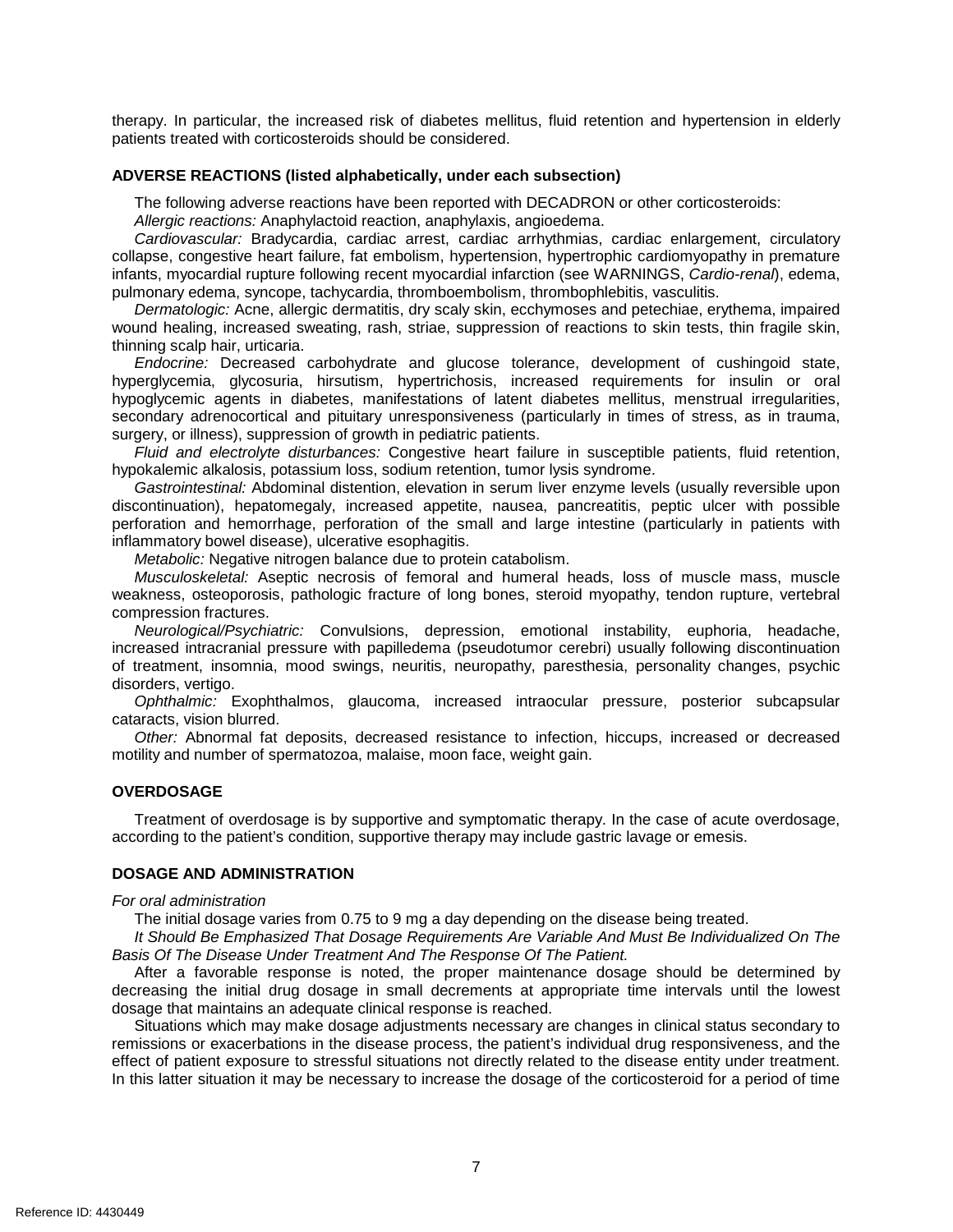consistent with the patient's condition. If after long-term therapy the drug is to be stopped, it is recommended that it be withdrawn gradually rather than abruptly.

 In the treatment of acute exacerbations of multiple sclerosis, daily doses of 30 mg of dexamethasone for a week followed by 4 to 12 mg every other day for one month have been shown to be effective (see PRECAUTIONS, *Neuro-psychiatric*).

 entity being treated. The range of initial doses is 0.02 to 0.3 mg/kg/day in three or four divided doses (0.6 In pediatric patients, the initial dose of dexamethasone may vary depending on the specific disease to 9 mg/m2bsa/day).

*For the purpose of comparison, the following is the equivalent milligram dosage of the various corticosteroids:* 

| Cortisone, 25         | Triamcinolone, 4    |
|-----------------------|---------------------|
| Hydrocortisone, 20    | Paramethasone, 2    |
| Prednisolone, 5       | Betamethasone, 0.75 |
| Prednisone, 5         | Dexamethasone, 0.75 |
| Methylprednisolone, 4 |                     |

 *These dose relationships apply only to oral or intravenous administration of these compounds. When these substances or their derivatives are injected intramuscularly or into joint spaces, their relative properties may be greatly altered.* 

 *In acute, self-limited allergic disorders or acute exacerbations of chronic allergic disorders,* the following dosage schedule combining parenteral and oral therapy is suggested:

Dexamethasone Sodium Phosphate injection, USP 4 mg per mL:

 DECADRON tablets, 0.75 mg: First Day 1 or 2 mL, intramuscularly Second Day 4 tablets in two divided doses Third Day 4 tablets in two divided doses Fourth Day 2 tablets in two divided doses Fifth Day 1 tablet Sixth Day 1 tablet Seventh Day No treatment Eighth Day Follow-up visit

This schedule is designed to ensure adequate therapy during acute episodes, while minimizing the risk of overdosage in chronic cases.

 In *cerebral edema*, Dexamethasone Sodium Phosphate injection, USP is generally administered symptoms of cerebral edema subside. Response is usually noted within 12 to 24 hours and dosage may be reduced after two to four days and gradually discontinued over a period of five to seven days. For palliative management of patients with recurrent or inoperable brain tumors, maintenance therapy with initially in a dosage of 10 mg intravenously followed by 4 mg every six hours intramuscularly until the either Dexamethasone Sodium Phosphate injection, USP or DECADRON tablets in a dosage of 2 mg two or three times daily may be effective.

*Dexamethasone suppression tests* 

1. Tests for Cushing's syndrome

Give 1.0 mg of DECADRON orally at 11:00 p.m. Blood is drawn for plasma cortisol determination at 8:00 a.m. the following morning.

 For greater accuracy, give 0.5 mg of DECADRON orally every 6 hours for 48 hours. Twenty-four hour urine collections are made for determination of 17-hydroxycorticosteroid excretion.